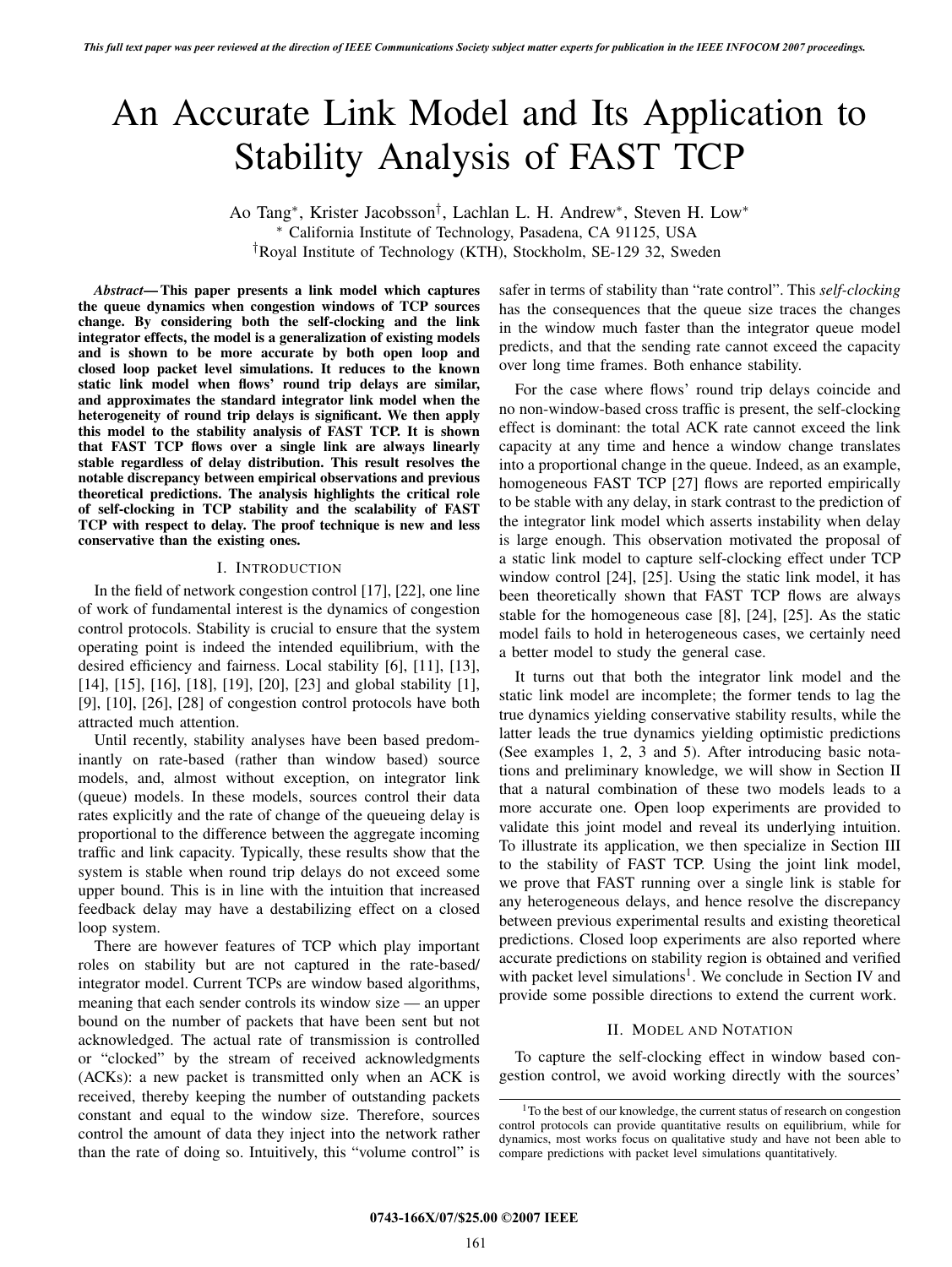sending rates as states of the protocol. Instead, we use the sources' window sizes and the bottleneck queue size to represent the state of the closed loop system.

# *A. Preliminaries*

We consider N window-based TCP sources sending over a bottleneck link with capacity c. Let  $w_n(t)$  denote the congestion window of source *n* at time  $t, n \in \{1, \ldots, N\}.$ Let a packet that is sent by source  $n$  at time  $t$  appear at the bottleneck queue at time  $t + \tau_n^f$ . This *forward delay*  $\tau_n^f$ <br>models the amount of time it takes to travel *from* source *n* to models the amount of time it takes to travel *from* source n *to* the link, and it accounts for the constant forward latency but not queuing delays. The *backward delay*  $\tau_n^b(t)$  is defined in the same manner; it is the time from when a packet arrives the same manner: it is the time from when a packet arrives at the link to when the corresponding acknowledgment is received at source  $n$ . Note that the backward delay includes the time-dependent queuing delay at the bottleneck queue. The *round trip delay*  $\tau_n(t)$  seen by source *n* is the elapsed time between when a packet is sent and when the corresponding acknowledgment is received; naturally  $\tau_n(t) = \tau_n^f + \tau_n^b(t)$ .<br>The *latency* of source *n* is denoted *d* and is defined as the The *latency* of source  $n$  is denoted  $d_n$  and is defined as the minimum achievable round trip delay, i.e. the round trip delay when the bottleneck queue is empty.

The queueing delay of the bottleneck link is denoted by  $p(t)$ , and  $c > 0$  is the capacity of the link. The queuing delay observed by the *n*th source at time t is  $q_n(t)$ ; it relates to the queue delay by  $q(t) = p(\tilde{t})$ , where  $\tilde{t}$  solves  $t = \tilde{t} + \tau_n^b(\tilde{t})$ .<br>The bottleneck link may also carry non-window-ba

The bottleneck link may also carry non-window-based traffic such as User Datagram Protocol (UDP) traffic. Let  $x_c(t) \in [0, c]$  be the rate (averaged over a suitable time interval) at which non-window-based cross-traffic is sent over the link. This implies that the *available bandwidth*, shared between the window based sources sending over the link, is  $c - x_c(t)$ .

Whenever a time argument of a variable is omitted it represents its equilibrium value, e.g.,  $p(t)$  corresponds to the queueing delay variable at time  $t$  while  $p$  is its equilibrium value. When working in discrete time the convention  $w(k) :=$  $w(t_k)$  will be used.

# *B. Link model and validation*

As described in Section I, previous work differs in how the dynamic map between the window sizes and the buffer size is modeled. Most existing literature on window based congestion control, see [2], [4], [11], [16], [17], [29], assumes that the sending rate is proportional to the window size divided by the round trip delay and may further model the queue as a simple integrator, integrating the excess rate at the link, i.e., **Integrator link model:**

$$
\dot{p}(t) = \frac{1}{c} \left( \sum_{n=1}^{N} \frac{w_n(t - \tau_n^f)}{d_n + p(t)} + x_c(t) - c \right).
$$
 (1)

The model (1) does not, however, take into account the "selfclocking" characteristic of window based schemes, where the sending rate is regulated by the rate of the received ACKs. To model this phenomenon, an alternative model is used in [24], [27] and implicitly in [21], based on the empirical observation that, due to "self-clocking", transient effects are negligible. The relation between the window size and the buffer size is then described by the algebraic relation<sup>2</sup> **Static link model:**

$$
\sum_{n=1}^{N} \frac{w_n(t - \tau_n^f)}{d_n + p(t)} = c - x_c(t).
$$
 (2)

In (2), a change in any of the sources' congestion windows  $w_n$  results in a proportional change in the queueing delay p one forward delay  $\tau_n^f$  later. This is in contrast to the integrator model (1) where a window change gives a smooth queue transition. Obviously the two models are fundamentally different. We will now combine their main features and arrive at a more accurate joint model.

*1) Joint link model:* The joint model is justified heuristically in this section, with the aim of emphasizing the underlying intuition. See [12] for a rigorous derivation, where the same model results from a thorough and detailed analysis of the system at the packet level.

To understand the difference between (and the accuracy of) the integrator model (1) and the static model (2), the key is to examine cases where flows have heterogeneous round trip delays or where non-window-based cross traffic such as UDP exist. Consider the case of  $N$  flows sending over the bottleneck link with constant window sizes, and consider the response to a change in window size by a system initially in equilibrium.

The long term effect of a window change is that the queue integrates the excess rate. This is well known, and captured by the integrator model (1).

The short term effect of a window change is more complex, and often wrongly ignored. Since the link is fully utilized in equilibrium, the queue's immediate response to a window change (that is, transmission control injects an extra packet or discards an ACK) is a proportional change in the queue size; this will occur one forward delay  $\tau_n^f$  after the window  $w_n$  is changed. If there is no cross traffic and the sources' share the same round trip time (RTT), there is no further transient. This is due to the fact that sources' sending rates are auto-regulated by their individual ACK rates which sum up to the capacity; subsequently the queue input rate will equal its output rate (capacity). This is in line with the static queue model (2) which neglects transient behavior. However, in the case when there is stationary UDP cross traffic, *sources can affect their ACK rates over time intervals greater than one RTT* (actually it is a function of the amount of cross traffic, see [12]). This is also true when no cross traffic is present but the heterogeneity among sources' RTT is large enough. As individual flows operate on their individual RTT time scales and it takes one RTT before a queue change affects the queue input rate, from the perspective of flows with small round times, flows with larger RTTs can be considered as non-responsive cross traffic and the system is hence transient in this case as well.

<sup>&</sup>lt;sup>2</sup>The original model was presented in discrete time for multiple bottlenecks, here we use its continuous time version used in e.g. [8] and we consider a single bottleneck.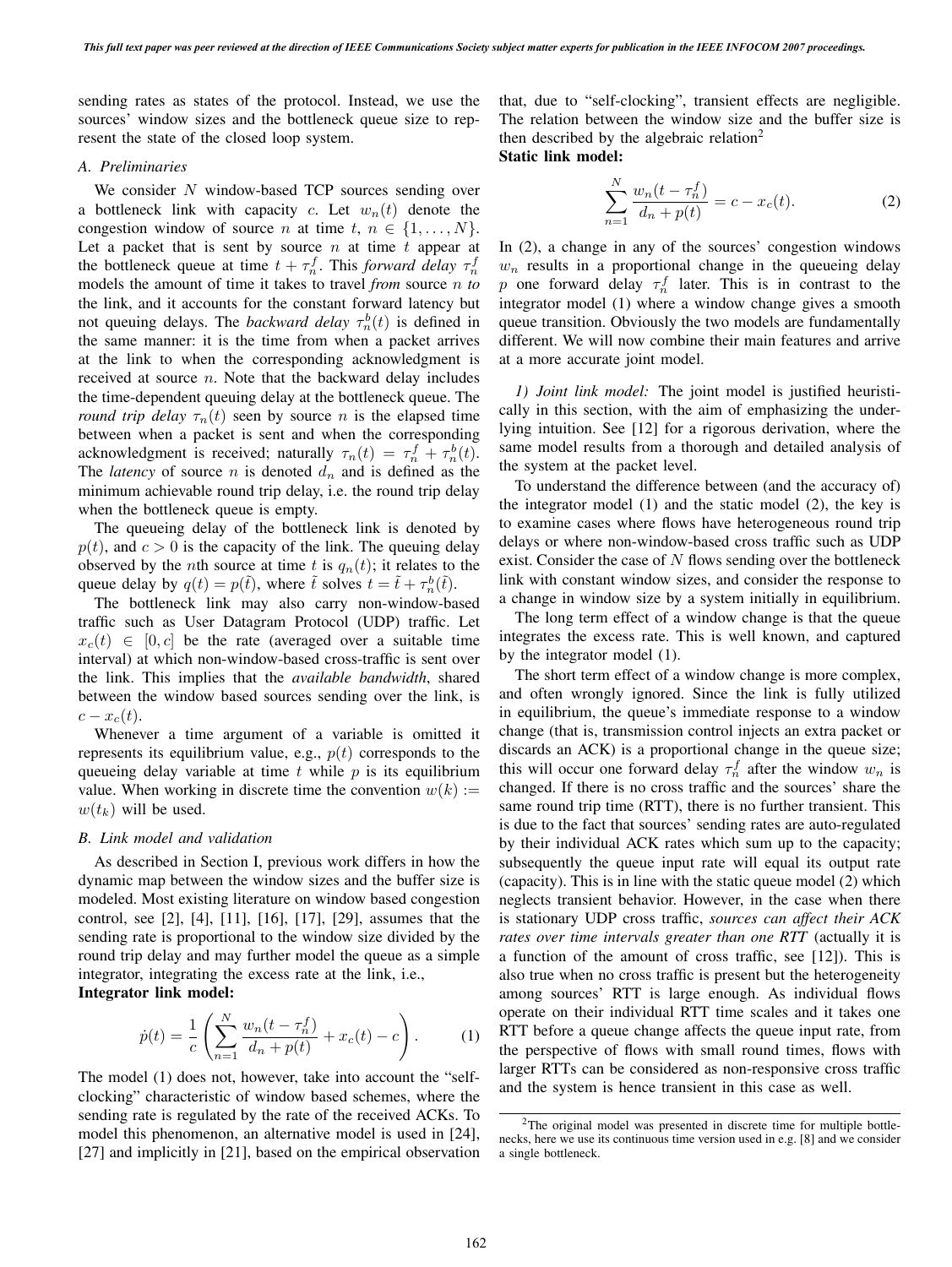Adopting the standard fluid flow approximation, that packets transmitted from a source form a continuous smooth flow, and motivated by the previous discussion we capture both the short and long term behavior in a single model, **Joint link model:**

$$
\dot{p}(t) = \frac{1}{c} \left( \sum_{n=1}^{N} \left( \frac{w_n(t - \tau_n^f)}{d_n + p(t)} + \dot{w}_n(t - \tau_n^f) \right) + x_c(t) - c \right)
$$
(3)

which can be seen as a superposition of (1) and (2). The derivative term  $\dot{w}(t - \tau_n^f)$  models the immediate proportional<br>change in the queue size due to a window change. Note that change in the queue size due to a window change. Note that it is the window size and its corresponding time derivative *only* that have delayed variable arguments, which furthermore are identical. This is rigorously motivated in the full model derivation in [12]. A similar model was also implicitly used for flow control stability analysis in [3].

Consider the Laplace domain transfer function from the window size of flow  $n$  to the queue derived from the linearized version of (3)

$$
G_{pw_n}(s) = \frac{\mathcal{L}[p(t)]}{\mathcal{L}[w_n(t)]} = \frac{\frac{1}{c}\left(s + \frac{1}{d_n + p}\right)e^{-s\tau_n^f}}{s + \frac{1}{c}\sum_{i=1}^N w_i/(d_i + p)^2}.
$$
 (4)

For the the case with homogeneous delay  $d_n = d$  and no cross traffic, applying the identity  $\sum_{n=1}^{N} w_n/(d+p) = c$  shows that<br>the transfer function zero and pole will cancel and hence that the transfer function zero and pole will cancel and hence that the map is a pure delay, scaled by  $1/c$ . This agrees with the description in the previous discussion as well as in the model (2). Moreover, the dynamics will be more distinguishable with increasing heterogeneity among the sources and cross traffic as in (1). Finally, note that (4) is open loop stable, as expected due to self-clocking.

*2) Open loop validation experiments:* The accuracy of the joint model (3) as well as its similarities and differences with the integrator model (1) and the static model (2) is illustrated in the following open loop examples. A closed loop experiment will be reported in Section III-E.

The models (1), (2) and (3) are validated with packet level data generated by using the NS-2 FAST TCP module [7]. In each experiment we consider 20 window based flows with static windows, sending over a single bottleneck link. Nonbottleneck links provide configurable forward and backward delays. The sources are window based and the window sizes are initially set to the same constant size and are *not* updated dynamically, i.e. there is no dynamic feedback except for the ACK-clocks. The system is started in equilibrium and perturbed at time  $t = 10$  s by a 10% step change in the first source's congestion window. In all experiments a packet size of 1040 bytes is used.

## **Example 1: Homogeneous sources**

All 20 window based flows share the same latency  $d_n =$  $200 \text{ ms}$  and the bottleneck link capacity is set to  $c =$ 100 Mbit/s. The window size is  $w_n = 125$  packets. Source 1, which is subject to the window change, has a forward delay of  $\tau_1^f = 100 \text{ ms}$ . The solid gray line in Figure 1 shows the queue<br>size when the system is simulated in NS-2. The black dashed size when the system is simulated in NS-2. The black dashed,

dotted and solid lines show the integrator model (1), the static model (2) and the joint model (3) respectively. The fit of the



Fig. 1. Homogeneous sources. Both the joint model and the static model agree with the NS-2 simulation, but the integrator model lags significantly.

static and the joint models is excellent (neglecting packet level "noise"); they are identical in this scenario. This suggests that the true dynamics in this case is indeed a pure delay. Also observe that the integrator model lags the NS-2 simulation. Note that it takes 100 ms before the window change affects the queue, as predicted by the models.

## **Example 2: A cross traffic scenario**

This scenario is as in Example 1 but with bottleneck link capacity  $c = 500$  Mbit/s which is also shared by 400 Mbit/s of UDP traffic. In this case the dynamics are clearly distin-



Fig. 2. Cross traffic. Both the joint model and the integrator model agree with the NS-2 simulation, but the static model leads significantly.

guishable; it takes over four seconds before the queue settles again or over twenty round trip times. The static model is too rapid in this case, as expected, while the other two are both good. The joint model captures the rapid initial rise in queue size, and initially tracks the upper envelope of the staircase simulation results, while the integrator model tracks the lower envelope. From 1 s after the transient, the joint model tracks the mean while the integrator lags slightly.

## **Example 3: Heterogeneous sources**

This scenario is as in Example 1 but with  $d_1 = 50$  ms, distributed such that  $\tau_1^f = 25$  ms, for the first source, and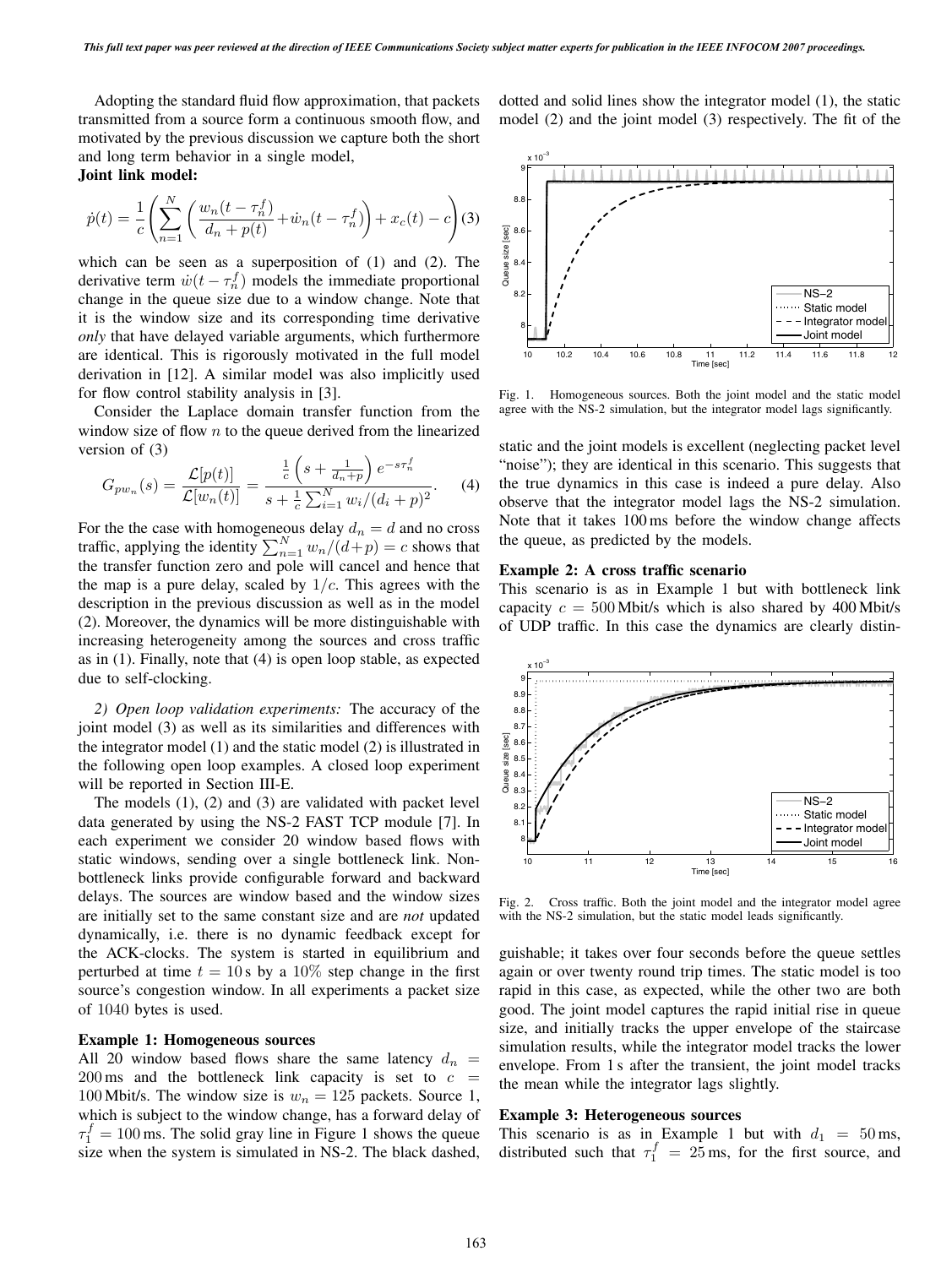$d_n = 250$  ms for the remaining 19 sources, and  $w_n = 135$ packets.



Fig. 3. Heterogeneous sources. The joint model captures both the initial jump and the protracted rise; the integrator model misses the former, while the static model misses the latter.

In this case there is a more pronounced initial increase in the queue followed by a transient phase which dies out after about 250 ms. This corresponds to the time before the ACK-clocks of the high delay sources adjust to the new conditions.

In summary, these three examples, from different aspects, demonstrate that while the integrator link model may lag the true dynamics and the static link model can lead the true dynamics a lot, the joint model (3) succeeds in modeling the two main system characteristic of "self-clocking", i.e., the short term proportional change, and the long term integrating effect that are present in the system. For rigorous derivation of the model and more validation experiments, see [12].

#### III. LINEAR STABILITY OF FAST TCP

FAST [27] is a high speed TCP variant that uses delay as its main control signal. So far, all experiments with FAST TCP have operated at a stable equilibrium regardless of what the round trip delays are. This section will use the joint link model (3) to show that FAST is indeed locally stable for a single bottleneck with default step size.

Unlike [24], [25], this analysis is for flows with heterogeneous delays. In this case, there is no longer a natural time step, and it becomes simpler to work in continuous time.

#### *A. Window model of FAST TCP*

The sending rate of FAST TCP is implicitly adjusted via the congestion window mechanism. Each sender updates its window size in discrete time according to

$$
w_n(k+1) = (1 - \gamma_n)w_n(k) + \gamma_n \frac{d_n}{d_n + \hat{q}_n(k)} w_n(k) + \gamma_n \alpha_n
$$
\n(5)

where  $\alpha_n \in \mathbb{Z}^+$  and  $\gamma_n$  are protocol parameters [27]. This update is performed *once* every RTT. The queuing delay  $q_n(k)$ is *estimated* by the source and the kth estimate is denoted by  $\hat{q}_n(k)$ . The window algorithm operates in time scale of RTTs while the estimator is such that it operates on a time scale of packets; for the case of high bandwidth and latency, the estimator operates at a much faster time scale than the window

algorithm. This work will therefore ignore estimator dynamics and use  $\hat{q}_n(k) = q_n(k)$  in (5).

To obtain a continuous time approximation of the window control, first rewrite (5) as

$$
\frac{w_n(k+1) - w_n(k)}{\tau_n(k)} = \frac{\gamma_n}{\tau_n(k)} \cdot \frac{d_n}{d_n + q_n(k)} w_n(k)
$$

$$
-\frac{\gamma_n}{\tau_n(k)} w_n(k) + \frac{\gamma_n \alpha_n}{\tau_n(k)}.
$$
(6)

Using a first order Euler approximation of the derivative and applying the identity  $\tau_n(t) = d_n + q_n(t)$  yields the continuous time window update

$$
\dot{w}_n(t) = -\gamma_n \frac{q_n(t)}{(d_n + q_n(t))^2} w_n(t) + \gamma_n \frac{\alpha_n}{d_n + q_n(t)}.
$$
 (7)

Linearizing (7) around  $(w, q)$ , and noting that in equilibrium  $\alpha_n/q = w_n/(d_n+q)$  [=  $(c-x_c)\alpha_n/\sum_m \alpha_m$ ], gives

$$
\dot{\tilde{w}}_n(t) = -\gamma_n \frac{q}{\tau_n^2} \tilde{w}_n(t) - \gamma_n \frac{\alpha_n d_n}{q \tau_n^2} \tilde{q}_n(t)
$$
 (8)

where  $\tilde{w}_n$  and  $\tilde{q}_n$  represent perturbed variables. Adopting the standard convention that whenever a round trip time, or forward and backward delay, appears in a variable argument, it is replaced by its equilibrium value [18], [25], yields

$$
\tilde{q}_n(t) = \tilde{p}(t - \tau_n^b)
$$
\n(9)

around equilibrium.

#### *B. Loop Gain*

Combining the Laplace transform version of the linear window dynamics (8) and the communicated price (queuing delay) (9) with the frequency domain version of the linear queue dynamics (4), results in a negative feedback system with open loop transfer function

$$
L(s) = \sum_{n=1}^{N} \mu_n L_n(s)
$$
 (10)

where

$$
\mu_n = \frac{\alpha_n}{cq} = \frac{\alpha_n}{c \sum_m \alpha_m} \tag{11}
$$

$$
L_n(s) = \frac{s + \frac{1}{\tau_n}}{s + \frac{1}{\tilde{\tau}}} \frac{d_n \gamma_n e^{-\tau_n s}}{\tau_n^2 s + \gamma_n q} \tag{12}
$$

$$
\frac{1}{\hat{\tau}} = \sum_{n=1}^{N} \mu_n \frac{1}{\tau_n}.
$$
\n(13)

When  $x_c = 0$ , we can interpret  $\hat{\tau}$  as a weighted harmonic mean value of  $\tau_n$ . In particular, when all flows have equal  $\alpha_n$ , giving  $\mu_n = 1/N$ ,  $\hat{\tau}$  is the harmonic mean of  $\tau_n$ .

## *C. Stability analysis*

For notational simplicity, we will consider the case  $\gamma_n = \gamma$ in the rest of this paper. Intuitively, for given parameters, the stability degrades as  $q \to 0$ , as each  $L_n(s)$  will have larger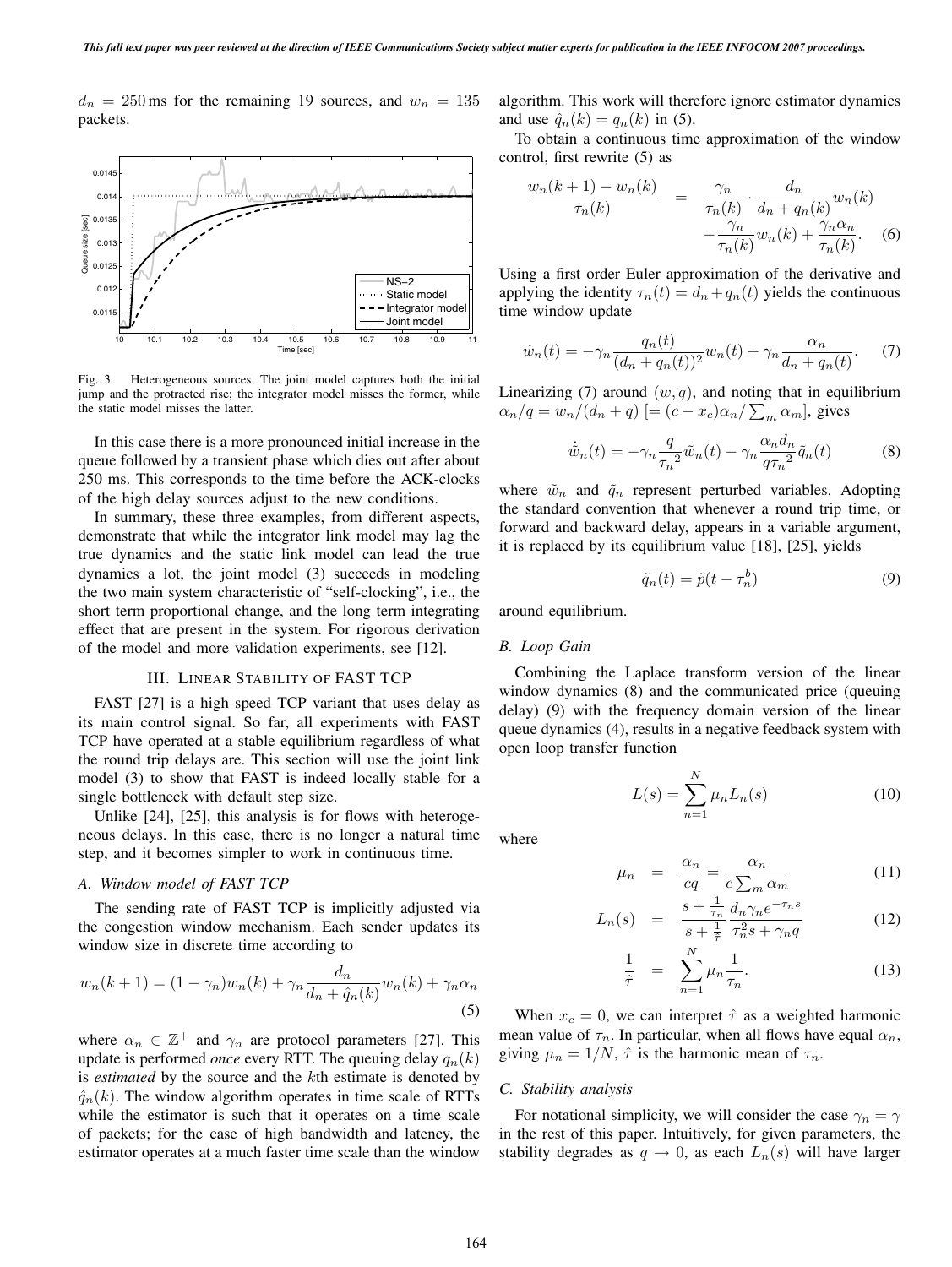gain and lose more phase. We now focus on the case of  $q \to 0$ , i.e., the open loop transfer function tends to

$$
L(s) = \sum_{n}^{N} \mu_n \frac{s + \frac{1}{\tau_n}}{s + \frac{1}{\tilde{\tau}}} \frac{\gamma e^{-s\tau_n}}{s\tau_n}.
$$
 (14)

Define  $H(\omega)$  as the half plane under the line that passes  $-1 + j0$  with slope  $1/(\omega \hat{\tau})$ . Formally, we have

$$
H(\omega) = \left\{ x \mid \arg(x+1) - \arctan\left(\frac{1}{\omega \hat{\tau}}\right) \in (-\pi, 0) \right\}.
$$
 (15)

*Lemma 1:* If

$$
\sum_{n=1}^{N} \frac{\mu_n}{\tau_n} \left( \cos(\omega \tau_n) - \frac{\sin(\omega \tau_n)}{\omega \tau_n} \right) + \frac{1}{\hat{\tau} \gamma} > 0 \qquad (16)
$$

then in the limit  $\alpha_n \to 0$ , with  $\alpha_n/\alpha_m$  fixed for all  $m, n$ ,

$$
L(j\omega) \in H(\omega). \tag{17}
$$

 $\sum_m \alpha_m$ , and by definition  $L(j\omega) \in H(\omega)$  becomes equivalent *Proof:* The limit  $\alpha_n \to 0$  gives  $q \to 0$  since  $q =$ to

$$
\arg(L(j\omega) + 1) - \arctan\left(\frac{1}{\omega \hat{\tau}}\right) \in (-\pi, 0). \tag{18}
$$

Substituting (14) and noting that

$$
\arg\left(j\omega + \frac{1}{\hat{\tau}}\right) + \arctan\left(\frac{1}{\omega\hat{\tau}}\right) = \frac{\pi}{2},\qquad(19)
$$

condition (18) can be further rewritten as

$$
\arg\left(\sum_{n=1}^{N} \mu_n \left(j\omega + \frac{1}{\tau_n}\right) \frac{\gamma e^{-j\omega \tau_n}}{j\omega \tau_n} + j\omega + \frac{1}{\hat{\tau}}\right) \in \left(-\frac{\pi}{2}, \frac{\pi}{2}\right)
$$
\n(20)

which is equivalent to

$$
\operatorname{Re}\left(\sum_{n=1}^{N}\mu_n\left(j\omega+\frac{1}{\tau_n}\right)\frac{\gamma e^{-j\omega\tau_n}}{j\omega\tau_n}+j\omega+\frac{1}{\hat{\tau}}\right) > 0
$$
  

$$
\iff \sum_{n=1}^{N}\frac{\mu_n}{\tau_n}\left(\gamma\cos(\omega\tau_n)-\frac{\gamma\sin(\omega\tau_n)}{\omega\tau_n}\right)+\frac{1}{\hat{\tau}} > 0.
$$

Dividing by  $\gamma > 0$  gives the hypothesis of the lemma.

The construction used for Lemma 1 is depicted in Figure 4, for  $\tau_1 = 1$ ,  $\tau_2 = 5$ ,  $\mu_1 = \mu_2 = 1/2$ , at  $\omega \hat{\tau} = 3$ .

An analogous lemma for the general case of  $\alpha_n \geq 0$  is given in Appendix A.

*Remark*: The techniques used here are significantly different from ones in the existing literature on linear stability of TCP, in two aspects. First, the usual approach is to find a convex hull that contains all individual  $L_n(j\omega)$  curves and then argue any convex combination of them is still contained by the convex hull. See, e.g., [23], [18], [6]. However, the proof of Lemma 1 deals directly with  $L(j\omega)$  instead of  $L_n(j\omega)$ . Second, for each ω, a separate region is found to bound  $L(jω)$  away from the interval  $(-\infty, -1]$ . That is, the half plane  $H(\omega)$  defined by (15) depends on  $\omega$ . In existing works, convex regions are typically used to bound the whole curves and hence are



Fig. 4. An example of a line of slope  $1/(\omega \hat{\tau})$  which bounds  $L(j\omega)$ , denoted by the center cross. Note that the individual terms  $L_n(j\omega)$ , denoted by the individual crosses, are not all below this line.

independent of  $\omega$ . One exception is [20], where the frequency range is divided into two parts and different convex regions are used in the two parts. These two features lead to tighter bounds, which is necessary for the analysis of this problem.

We are now ready to prove the following main theorem.

*Theorem 2:* If  $\gamma \leq 0.94$ , the model (10) for FAST TCP operating over a single link is locally stable.

*Proof:* Define  $F(\theta) = \cos(\theta) - \sin(\theta)/\theta$  and denote its minimal value by  $F_{\text{min}}$ . Then

$$
\sum_{n=1}^{N} \frac{\mu_n}{\tau_n} \left( \cos(\omega \tau_n) - \frac{\sin(\omega \tau_n)}{\omega \tau_n} \right) \ge F_{\min} \sum_{n=1}^{N} \frac{\mu_n}{\tau_n} = \frac{F_{\min}}{\hat{\tau}}.
$$
\n(21)

By (16), if  $\gamma < -1/F_{\text{min}}$ , then the condition of Lemma 1 is satisfied and the Nyquist curve cannot encircle  $-1$ , since

$$
(-\infty, -1] \cap \bigcup_{\omega > 0} H(\omega) = \emptyset.
$$

It is straight forward to find  $F_{\text{min}}$  is  $-1.0631$  which is attained when  $\theta = 2.7437$ , the smallest positive solution to  $\tan(\theta) = \theta/(1-\theta^2)$ . (F( $\theta$ ) is plotted in Figure 5). Therefore, the assumption on  $\gamma$  guarantees

$$
\gamma < 0.94 < \frac{1}{1.0631} = -\frac{1}{F_{\min}}.\tag{22}
$$

*Remark*: Note that an effective value of  $\gamma = 0.5$  is used for the FAST implementation [27]. For this case, Theorem 2 immediately establishes FAST TCP's stability for any pattern of round trip delays. This fully explains the fact that FAST TCP has been stable for all experimental cases studied.

Theorem 2 is proved by finding a uniform bound for all flows'  $\tau_n$ . If we have more detailed knowledge about the round trip delay distribution, we may achieve even better bounds. Let us now consider some special cases.

*1)*  $N = 1$ *:* If there is a single flow,  $\mu_1 = 1$  in (14) and the joint link model degenerate to the static link model. In this case, FAST is stable for all  $\gamma < \pi/2$ . In this case, (22) is loose simply because the frequency,  $\omega = 2.7437/\tau$ , which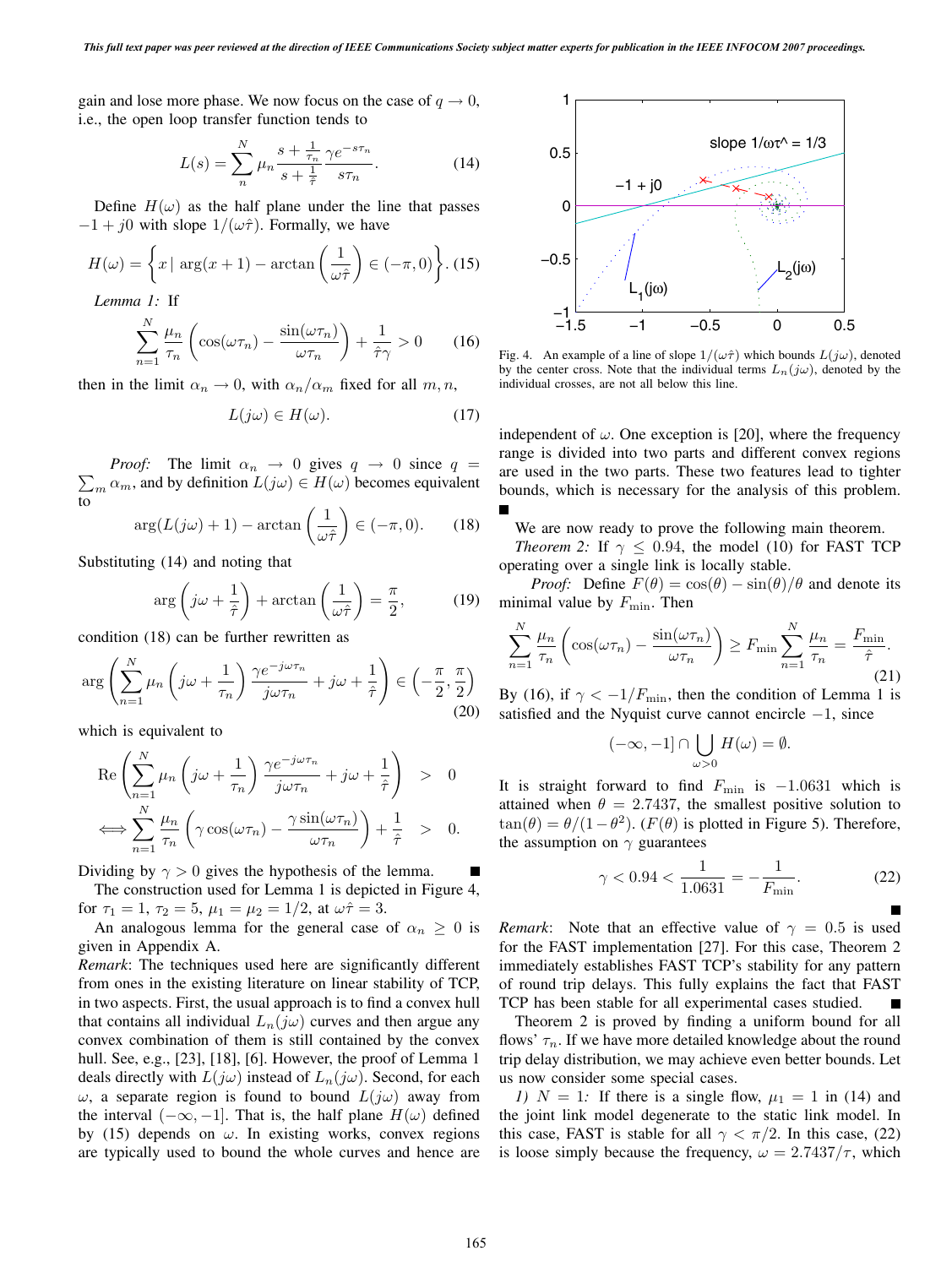







MAXIMUM  $\gamma$  FOR STABILITY FOR CASES WITH TWO FAST FLOWS WITH DIFFERENT RTT; HETEROGENEITY, k; AND  $q = 0$ 

minimizes  $F(\omega \tau)$  does not coincide with a frequency at which the Nyquist plot of  $L(s)$  crosses the real axis.

2)  $N = 2$ : Consider two FAST flows with  $\mu_1 = \mu_2$ (corresponding to the current practice that all FAST flows share the same  $\alpha$ ). Write  $\tau_1 = k\tau_2$ , where k measures the heterogeneity. Define

$$
F(\theta, k) = \cos(\theta) - \frac{\sin(\theta)}{\theta} + \frac{1}{k} \left( \cos(k\theta) - \frac{\sin(k\theta)}{k\theta} \right)
$$

and let its minimal value over  $\theta$  be  $F_{\text{min}}(k)$ . It then follows that a sufficient condition for stability is

$$
\gamma < \frac{k+1}{k} \frac{1}{-F_{\min}(k)}.\tag{23}
$$

Table I lists the stability bounds for a few values of  $k$ . It is straightforward to show that the bound first increases and then decreases in k and asymptotically when  $k \to \infty$ , the bound is again 0.94, the same as the case of  $k = 1$ .

*3)*  $N = \infty$ *:* In reality, the link is likely to be shared by many flows. It is then interesting to find the statistical mean value of the stability bound for those scenarios. We will now consider the case of many flows with continuously distributed RTTs, letting  $\alpha_n \to 0$  with  $\alpha_m/\alpha_n$  fixed.

Let  $M(\tau) = \sum_{\tau_n \leq \tau} \alpha_n / cq$ , and let all  $\tau_n$  be in the range  $-(\tau, \bar{\tau})$  with  $\bar{\tau}$  possibly infinite. If there are many flows  $\Omega=(\underline{\tau}, \overline{\tau})$ , with  $\overline{\tau}$  possibly infinite. If there are many flows with RTTs drawn from a continuous distribution, then applying  $\mu(\tau) = M'(\tau)$  to (16) gives

$$
\int_{\Omega} \frac{\mu(\tau)}{\tau} \left( \cos(\omega \tau) - \frac{\sin(\omega \tau)}{\omega \tau} \right) d\tau + \frac{1}{\gamma} \int_{\Omega} \frac{\mu(\tau)}{\tau} d\tau > 0.
$$
\n(24)

Noting that

$$
\frac{d}{d\theta}\frac{\sin(\theta)}{\theta} = \frac{\cos(\theta)}{\theta} - \frac{\sin(\theta)}{\theta^2},
$$



Fig. 6. Maximum value for  $\gamma$  for stability with RTTs in  $(1, k)$ .

and setting  $\theta = \omega \tau$ , (24) becomes

$$
\frac{1}{\gamma} > -\frac{\int_{\omega\Omega} \mu\left(\frac{\theta}{\omega}\right) \left(\frac{\sin(\theta)}{\theta}\right)' d\theta}{\int_{\omega\Omega} \frac{\mu(\theta/\omega)}{\theta} d\theta} \qquad (25)
$$
\n
$$
= -\frac{\left[\mu\left(\frac{\theta}{\omega}\right) \frac{\sin(\theta)}{\theta}\right]_{\omega_{\mathcal{I}}}^{\omega_{\mathcal{T}}} + \int_{\omega_{\mathcal{I}}}^{\omega_{\mathcal{T}}} \frac{\mu'(\theta/\omega)}{\omega} \frac{\sin(\theta)}{\theta} d\theta}{\int_{\omega_{\mathcal{I}}}^{\omega_{\mathcal{T}}} \frac{\mu(\theta/\omega)}{\theta} d\theta} \qquad (26)
$$

where  $\omega \Omega = (\omega \tau, \omega \bar{\tau})$  and  $(\cdot)'$  denotes derivative. This must<br>hold for all  $\omega > 0$ hold for all  $\omega > 0$ .

As an example, assume RTTs follow a uniform distribution. As units of time are arbitrary, this can be modeled without loss of generality as

$$
\mu(\tau) = \begin{cases} 1/(k-1) & \tau \in (1,k) \\ 0 & \text{otherwise,} \end{cases}
$$
 (27)

with  $k > 1$ . In that case, (26) becomes

$$
\frac{1}{\gamma} > \max_{\omega > 0} \left( -\left[ \frac{\sin(\theta)}{\theta} \right]_{\omega}^{\omega k} / \int_{\omega}^{\omega k} \frac{d\theta}{\theta} \right) \tag{28}
$$

$$
= \max_{\omega > 0} \left( \frac{\sin(\omega)k - \sin(\omega k)}{\omega k \log(k)} \right). \tag{29}
$$

As shown in Appendix B, the right hand side approaches  $-F_{\text{min}}$  as  $k \to 1$ , in accordance with (22), while for  $k > 1$  the bound is strictly looser as shown in Figure 6, and asymptotes to  $1/\log(k)$  for large k. Already for  $k = 1.69$ , the upper bound exceeds 1, while for  $k = 10.79$  it becomes 2. If  $\gamma > 2$ then the discrete rule (5) becomes intrinsically unstable since each update overshoots by more than the current error, and so it is not helpful to increase  $\gamma$  beyond 2 in the continuous time model.

Note that in this case,  $\mu(\tau)$  reflects both the distribution of RTTs and also differences in  $\alpha$  values of different flows. If all FAST flows use the same  $\alpha$  which is true for the current implementation, then  $\mu(\tau)$  is the distribution of RTTs.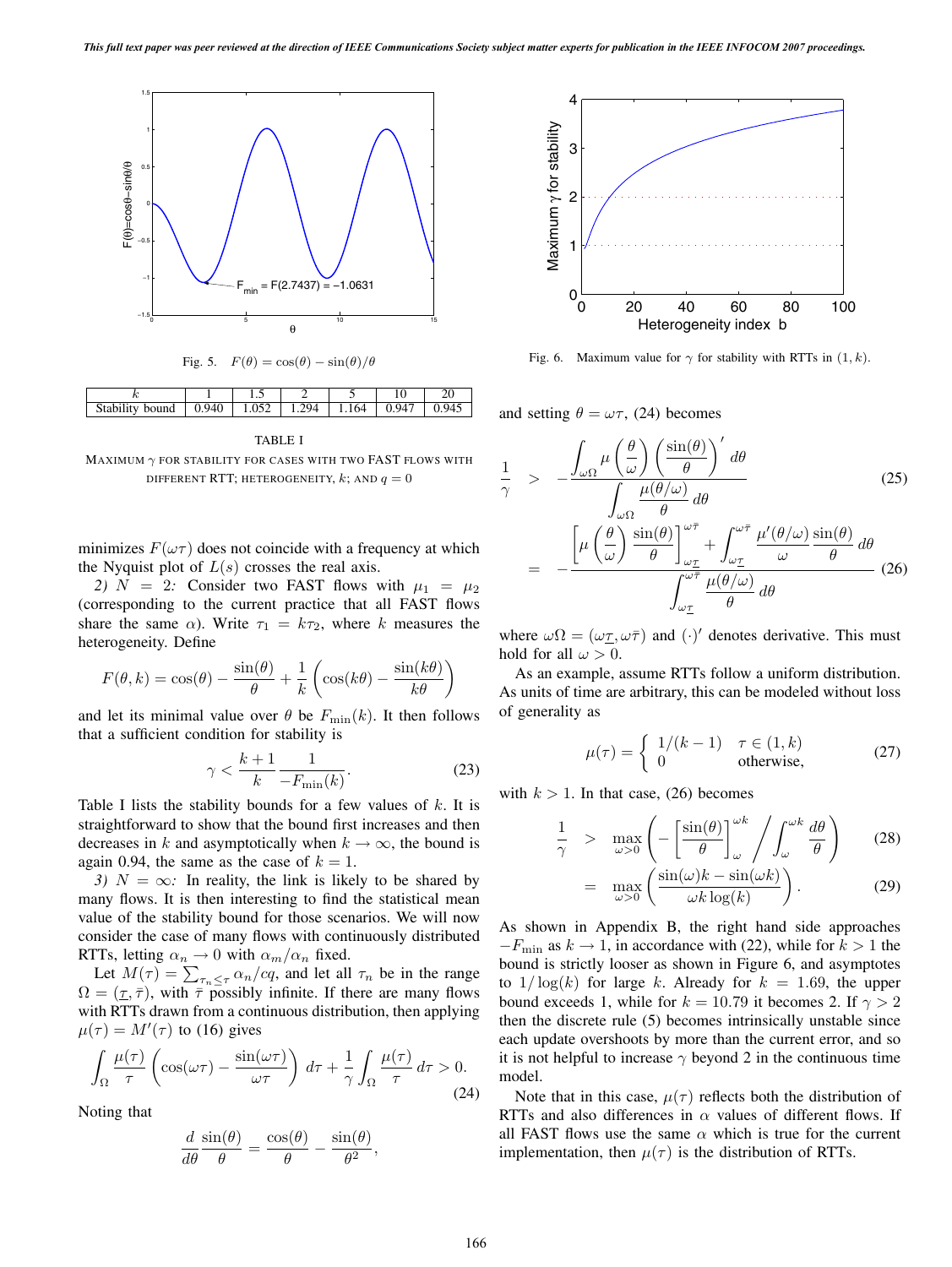

Fig. 7. Nyquist plot of the system of Section III-D. Triangles show the unstable frequency,  $\omega = 1$ .



Fig. 8. Close-up of the Nyquist plot of the system of Section III-D.

### *D. A counter-example*

Because the above argument proves stability for  $\gamma$  so close to 1, it is tempting to seek to show stability for all  $\gamma \leq 1$ . However, the following example breaks that hope. It also illustrates how heterogeneity can potentially hurt stability.

## **Example 4: A counter example**

Consider a network with a single bottleneck link carrying two flows. The flows have RTTs  $\tau_1 = 0.1$  ms and  $\tau_2 = 2750$  ms, with  $\alpha_1 = 1$  and  $\alpha_2 = 10^8$  with  $c = 10^{18}$  packets per second.<br>This gives  $a = 10^{-10}$   $\mu_1 = 10^{-8}$   $\mu_2 = 1 - \mu_1$  and  $\hat{\tau} =$ This gives  $q = 10^{-10}$ ,  $\mu_1 = 10^{-8}$ ,  $\mu_2 = 1 - \mu_1$  and  $\hat{\tau} = 2749 \text{ ms}^3$ 2749 ms.<sup>3</sup>

With  $\gamma = 1$ , in contrast to the implemented  $\gamma = 0.5$ , this extreme system is unstable. Instability arises because of the high heterogeneity between the RTTs of the flows, and the greater heterogeneity between the weights given to the flows.

The Nyquist curve for this network with  $\gamma = 1$  is shown with the solid line in Figure 7. The dashed lines show the individual curves  $\mu_1 L_1(j\omega)$  and  $\mu_2 L_2(j\omega)$ , and the triangles show these curves for the frequency  $\omega = 1$  at which  $L(j\omega)$ first crosses the real axis. The magnified view of this curve near the point  $-1+j0$  in Figure 8 shows that the Nyquist curve does indeed encircle <sup>−</sup>1 and the resulting system is unstable.

In this example, most of the weight is given to flow 2, and the instability occurs when  $\omega \tau_2 \approx 2.75$ , minimizing the curve in Figure 5 with  $F(\omega \tau_2) \approx -1.06$ . Although  $\tau_1$  is very small,  $\mu_1$  is even smaller, making the coefficient  $\mu_1/\tau_1$  in (16) negligible, and allowing (16) to be violated by the  $\tau_2$  term. However, the extra factor of  $1/\tau_1$  provided by the numerator of the first factor in (12) allows the imaginary part of  $\mu_1L_1(j)$ to balance that of  $\mu_2 L_2(j)$  where the curve crosses the axis.

This example shows that two flows are sufficient to cause instability, even though a network with a single flow (or multiple homogeneous flows) is always stable. It is also possible to construct a network of three flows with slightly less extreme parameters ( $\mu_1 = 1.2 \times 10^{-5}$ ,  $\mu_2 = 0.982$ ,  $\mu_3 = 0.0179$ ,  $\tau_1 = 300$  ms,  $\tau_2 = 150.1$  ms and  $\tau_3 = 0.2$  ms). The final Nyquist plot looks very similar to that of Figure 7.

## *E. (De)stabilized FAST TCP: closed loop experiment*

In this subsection, we will use cases with  $\gamma > 1$  to compare stability predictions of all three models. The objectives here are twofold. First to investigate the critical step size for FAST to maintain stability. This can potentially suggest a larger step size for quicker response. Second, by comparing three models' predictions, this closed loop experiment will further strengthen the validation results in Section II-B.1 where open loop experiments are reported.

#### **Example 5: Closed loop validation**

Two FAST TCP flows share a single link with capacity of 10 000 pkt/s. The propagation delays of the two flows are 400 ms and 700 ms, respectively. Both flows use  $\alpha = 50$ . The open loop transfer functions for all three models and the critical step size ( $\gamma_c$ ) for stability predicted by those models are summarized below. The integrator model predicts a critical step size much smaller than the one from the static model, while the joint model yields a prediction in between as expected.

• Integrator model:  $\gamma_c = 1.23$ 

$$
L(s) = \sum_{n=1}^{N} \mu_n \frac{1/\tau_n}{s + 1/\hat{\tau}} \frac{d_n \gamma_n e^{-\tau_n s}}{\tau_n^2 s + \gamma_n q}
$$
(30)

• Static model:  $\gamma_c = 1.80$ 

$$
L(s) = \sum_{n=1}^{N} \mu_n \frac{d_n \gamma_n e^{-\tau_n s}}{\tau_n^2 s + \gamma_n q}
$$
(31)

• Joint model:  $\gamma_c = 1.69$ 

$$
L(s) = \sum_{n=1}^{N} \mu_n \frac{s + 1/\tau_n}{s + 1/\hat{\tau}} \frac{d_n \gamma_n e^{-\tau_n s}}{\tau_n^2 s + \gamma_n q} \tag{32}
$$

We now report NS-2 packet level simulations [7].<sup>4</sup> Figure 9 shows the queue trajectories with  $\gamma = 1.23$  and 1.80, the critical step size predicted by the integrator link model and the static link model. It is clear that the queue is not stable with  $\gamma = 1.80$ , which means the static model is too optimistic for stability analysis. We further show queue trajectories with

<sup>&</sup>lt;sup>3</sup>The parameters in this subsection are quite extreme. The example here is primarily of theoretical interest as it gives an upper bound on the  $\gamma$  which can yield guaranteed stability. We report unstable cases with realistic parameters in Section III-E.

<sup>&</sup>lt;sup>4</sup>To validate the link model, the code was modified to update the window once per RTT, and for modeling simplicity the RTT estimate was evaluated over 0.1 RTT. All queue trajectories are plotted after initial transients, to emphasize the local stability of the congestion avoidance phase.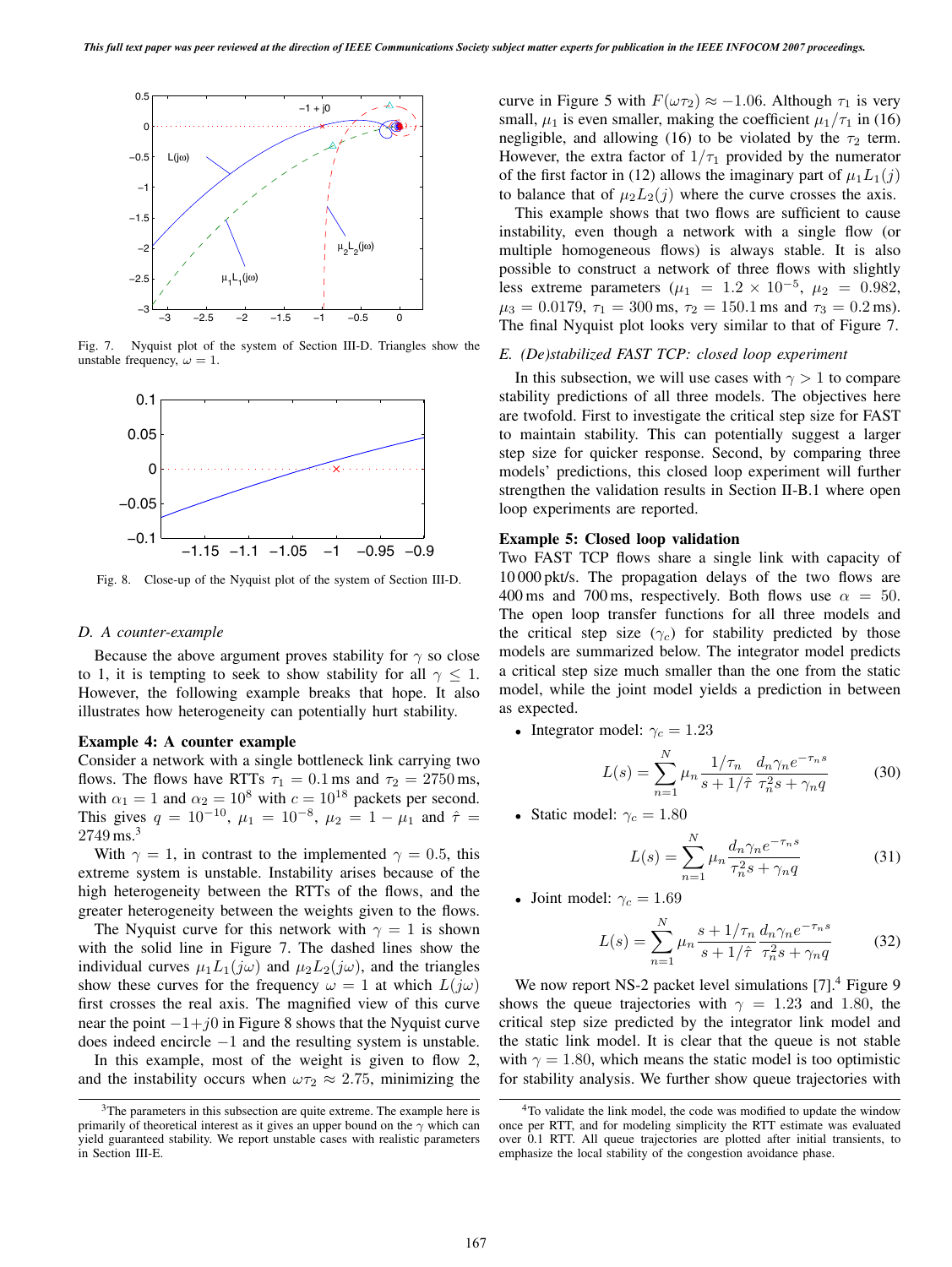$\gamma = 1.65$  and 1.75 in Figure 10. The case with  $\gamma = 1.65$ is still stable which suggests that the integrator model is too conservative. Note the queue starts to oscillate with  $\gamma = 1.75$ , suggesting that the critical step size ( $\gamma_c = 1.69$ ) predicted by the new joint model is surprisingly accurate.



Fig. 9. Queue trajectories with critical step sizes predicted by the integrator link model and the static link model.



Fig. 10. Queue trajectories around critical step sizes.

# IV. CONCLUSION

We have presented a link model which captures the queue dynamics when congestion windows of TCP sources change. The model is shown to be much more accurate than existing ones. It agrees with the known static link model when flows' round trip delays are similar, and approximates the standard integrator link model when the heterogeneity of round trip delays is significant. Using this new model, we have shown that FAST TCP is always stable for networks with a single bottleneck link. This extends the existing stability result on homogeneous FAST flows to cases with heterogeneous delays and resolves the notable discrepancy between empirical observations and existing theoretical predictions. The analysis highlights the critical role of self-clocking in TCP stability and the scalability of FAST TCP with respect to delay. Throughout this paper, various open loop and closed loop simulations are used to validate our predictions. In particular, we are able to predict stability region of the closed loop system accurately compared to packet level simulations.

There are several possible directions in which to extend this work. For example, we have assumed the number of flows is fixed and it is certainly very interesting to see the effect of this more accurate link model on networks with dynamically arriving and departing flows [5]. The model itself is of use

for any window based TCP algorithm, and it would be useful to investigate its impact on other protocols. So far, we have only looked at its implications for stability. It will be of great interest to see its prediction of performance, such as queue distribution. Finally, the model and analysis remain to be extended to general networks which can potentially have multiple congested links.

#### ACKNOWLEDGMENTS

The authors thank David Wei and Fernando Paganini for valuable discussions. This is part of the Caltech FAST Project supported by NSF, Caltech Lee Center for Advanced Networking, ARO, AFOSR, and Cisco.

#### **REFERENCES**

- [1] T. Alpcan and T. Basar. Global stability analysis of an end-to-end congestion control scheme for general topology networks with delay. In *Proceedings of IEEE Conference on Decision and Control*, 2003.
- [2] E. Altman, C. Barakat and V. Ramos. Analysis of AIMD protocols over paths with variable delay. In *Proceedings of IEEE Infocom*, 2004.
- [3] L. L. H. Andrew, S. V. Hanly and R. G. Mukhtar. CLAMP: A system to enhance the performance of wireless access networks. In *Proceedings of IEEE Globecom*, pp. 4142-4147, 2003.
- [4] F. Baccelli and D. Hong. AIMD, fairness and fractal scaling of TCP traffic. In *Proceedings of IEEE Infocom*, 2002.
- [5] T. Bonald and L. Massoulie. Impact of fairness on Internet performance. In *Proceedings of ACM Sigmetrics*, June 2001
- [6] Hyojeong Choe and S. H. Low. Stabilized Vegas. In *Proceedings of IEEE Infocom*, 2003.
- [7] T. Cui and L. Andrew. FAST TCP simulator module for ns-2, version 1.1. Available  $\langle$ http://www.cubinlab.ee.mu.oz.au/ns2fasttcp $\rangle$ .
- [8] J. Choi, K. Koo, J. Lee and S. H. Low. Global stability of FAST TCP in single-link single-source network. In *Proceedings of IEEE Conference on Decision and Control*, 2005.
- [9] S. Deb and R. Srikant. Global stability of congestion controllers for the Internet. *IEEE/ACM Transactions on Automatic Control*, 48(6):1055- 1060, June 2003.
- [10] C. Hollot and Y. Chait. Nonlinear stability analysis for a class of TCP/AQM schemes. In *Proceedings of IEEE Conference on Decision and Control*, 2001.
- [11] C. Hollot, V. Misra, D. Towsley and W. Gong. A control theoretic analysis of RED. In *Proceedings of IEEE Infocom*, 2001.
- [12] K. Jacobsson, H. Hjalmarsson, and N. Möller. ACK-clock dynamics in network congestion control – an inner feedback loop with implications on inelastic flow impact. In *Proceedings of the 45th IEEE Conference on Decision and Control*, San Diego, USA, December 2006.
- [13] R. Johari and D. Tan. End-to-end congestion control for the Internet: delays and stability. *IEEE/ACM Transactions on Networking*, 9(6):818- 832, December 2001.
- [14] K. Kim, A. Tang and S. H. Low. Design of AQM in supporting TCP based on the well-known AIMD model. In *Proceedings of IEEE Globecom*, 2003.
- [15] K. Kim, A. Tang and S. H. Low. A stabilizing AQM based on virtual queue dynamics in supporting TCP with arbitrary delays. In *Proceedings of IEEE CDC*, 2003.
- [16] S. Liu, T. Basar and R. Srikant. Pitfalls in the fluid modeling of RTT variations in window-based congestion control. In *Proceedings of IEEE Infocom*, 2005.
- [17] S. H. Low, F. Paganini, and J. C. Doyle. Internet congestion control. *IEEE Control Systems Magazine*, 22(1):28–43, Feb. 2002.
- [18] S. H. Low, F. Paganini, J. Wang, and J. C. Doyle. Linear stability of TCP/RED and a scalable control. *Computer Networks Journal*, 43(5):633–647, 2003.
- [19] L. Massoulie. Stability of distributed congestion control with heterogeneous feedback delays. *IEEE Transactions on Automatic Control*, 47(6): 895-902, June 2002
- [20] F. Paganini, Z. Wang, J. C. Doyle and S. H. Low. Congestion control for high performance, stability and fairness in general networks. *IEEE/ACM Transactions on Networking*, 13(1):43-56, February 2005.
- [21] R. Shorten, F. Wirth and D. Leith. Modelling TCP in droptail and other environments. *Automatica*, To appear, 2007.